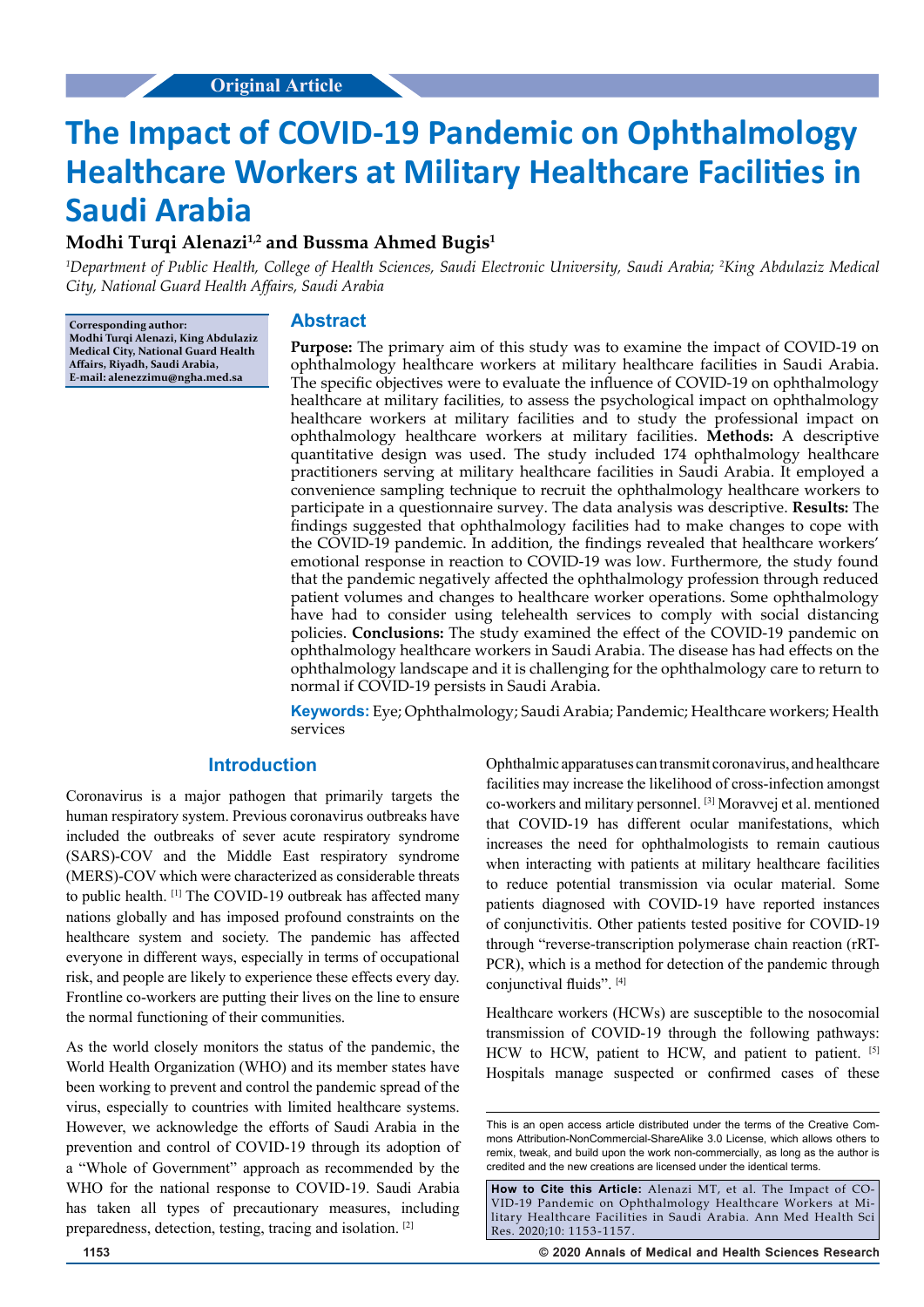infections by preparing isolation wards or containment facilities to minimize patient-to-patient infections. In this regard, there is a growing need to impose measures that will prevent or reduce patient-to-HCW transmission.

Some of the factors promoting patient-to-HCW infection include poor institutional sanitation and ineffective infection control procedures, a lack of preparedness and awareness of infection containment measures in the early stages of the pandemic, defiance toward the appropriate use of personal protective equipment (PPE), and inadequate training. [5] Different scholars have acknowledged that the top risk factors for infection are close interpersonal contact during therapy and physical evaluations, cardiopulmonary resuscitation, endotracheal intubation, airway suctioning, and direct contact with patient excreta and body fluids. [4-6] Essentially, PPE helps ensure that individuals are safe from the physical hazards that they may encounter in their work environments. Some PPE is recommended for attending eye surgeons and ophthalmology residents, and nursing staff, including disposable shoe sleeves, surgical-grade face masks, face shields or goggles (eye protection), and latex gloves. [7] There has been an overall reduction in the number of patients reporting for ophthalmic emergency surgeries. [8]

International ophthalmology authorities have published recommendations through the International Council of Ophthalmology (ICO), but the creation and implementation of evidence-based clinical guidelines specific to COVID-19 for the assessment, investigation, and management of high-risk patients in eye clinics is necessary. [9] Some guidelines to reduce the spread of COVID-19 have been released. For example, it was recommended that ophthalmology procedure and clients' appointments requiring ophthalmic examinations be cancelled and that no urgent appointments be postponed or rescheduled. [10] One of the measures that military healthcare facilities have considered is the frequent disinfection of physical surfaces that patients and staff come in contact with, in accordance with the stipulations of the Centers for Disease Control and Prevention (CDC) guidelines. [5]

In response to the COVID-19 pandemic, most of the national ophthalmology societies have recommended avoiding any treatment other than urgent or emergent care to reduce humanto-human virus transmission, to reduce the rate of new cases and to conserve disposable medical supplies needed for emergency departments treating infected patients. [11] Professionals in "essential service" roles have continued with their responsibilities with less disruption but are at a higher risk of contracting the virus. The occupational risk for ophthalmologists is 88.4%, while that of ophthalmic medical technologists is 68.5%, and that of ophthalmic medical technicians is 62%. [10]

There have been gradual transitions to telemedicine amidst concerns about the extended social distancing regulations provided by the CDC in an effort to reduce clinic visits in ophthalmology practice. [12] The majority of patients are opting for virtual medicine, as seen through surges in telehealth institutions. [13] Telemedicine supports patient access to eye care, and military healthcare facilities are implementing measures to manage the spread of COVID-19 from patients to HCWs and from HCWs to HCWs.

There have been limited studies about COVID-19 related to ophthalmology. However, it is necessary to rearrange ophthalmologist and optometrist routine appointments to control viral spread and to try to maximize patient and healthcare provider safety. Current evidence suggests deferring all elective activities and providing assistance for only acute and chronic sight conditions or life-threatening conditions. [11]

In the last three decades, three global infectious diseases have hit Saudi Arabia, affecting the social and economic status. These diseases include MERS which broke out in June 2012 and killing 866 people worldwide, and SARS which broke out in 2002, with more than 8000 cases and more than 700 deaths worldwide. [14] The COVID-19 outbreak occurred in December 2019, leading to 3,024,059 cases and 208,112 deaths associated with the virus. [14] Ophthalmology healthcare workers come in close contact with infected patients and contaminated environments; thus, they are at risk of being exposed to the virus if they do not take precautionary measures. Since the first COVID-19 outbreak, infections among healthcare workers have contributed to 3.5% of the global clinical cases. [15] For instance, in China, there were more than 1716 confirmed cases of COVID-19 infection among healthcare workers in early February. [16] Ophthalmologists are at greater risk than other HCWs because their routine practice involves close doctor-to-patient monitoring that requires contact. Research has shown that COVID-19 spreads through body droplets, including tears; thus, ophthalmologists remain at high risk during the pandemic.

The primary aim of this study was to examine the impact of COVID-19 on ophthalmology healthcare workers at military healthcare facilities in Saudi Arabia. The specific objectives were to evaluate the influence of COVID-19 on ophthalmology healthcare at military facilities, to assess the psychological impact on ophthalmology healthcare workers at military facilities and to study the professional impact on ophthalmology healthcare workers at military facilities.

## **Methodology**

A descriptive quantitative design was used to describe the study variables and to examine the impact of the COVID-19 pandemic on ophthalmology healthcare workers at military healthcare facilities in Saudi Arabia. The data were collected through a survey; this collection technique helped acquire the necessary data from the participants through self-reporting. The participants were recruited from among all ophthalmology healthcare workers at different military healthcare facilities in Saudi Arabia. The participants were asked to complete an online survey questionnaire that was developed by the researchers. The survey link was provided to the participants through the King Abdullah International Medical Research Center (KAIMRC). The use of an electronic survey facilitated the completion of the survey by ophthalmology healthcare workers in all regions of Saudi Arabia, as well as the recruitment of a large number of participants for this study.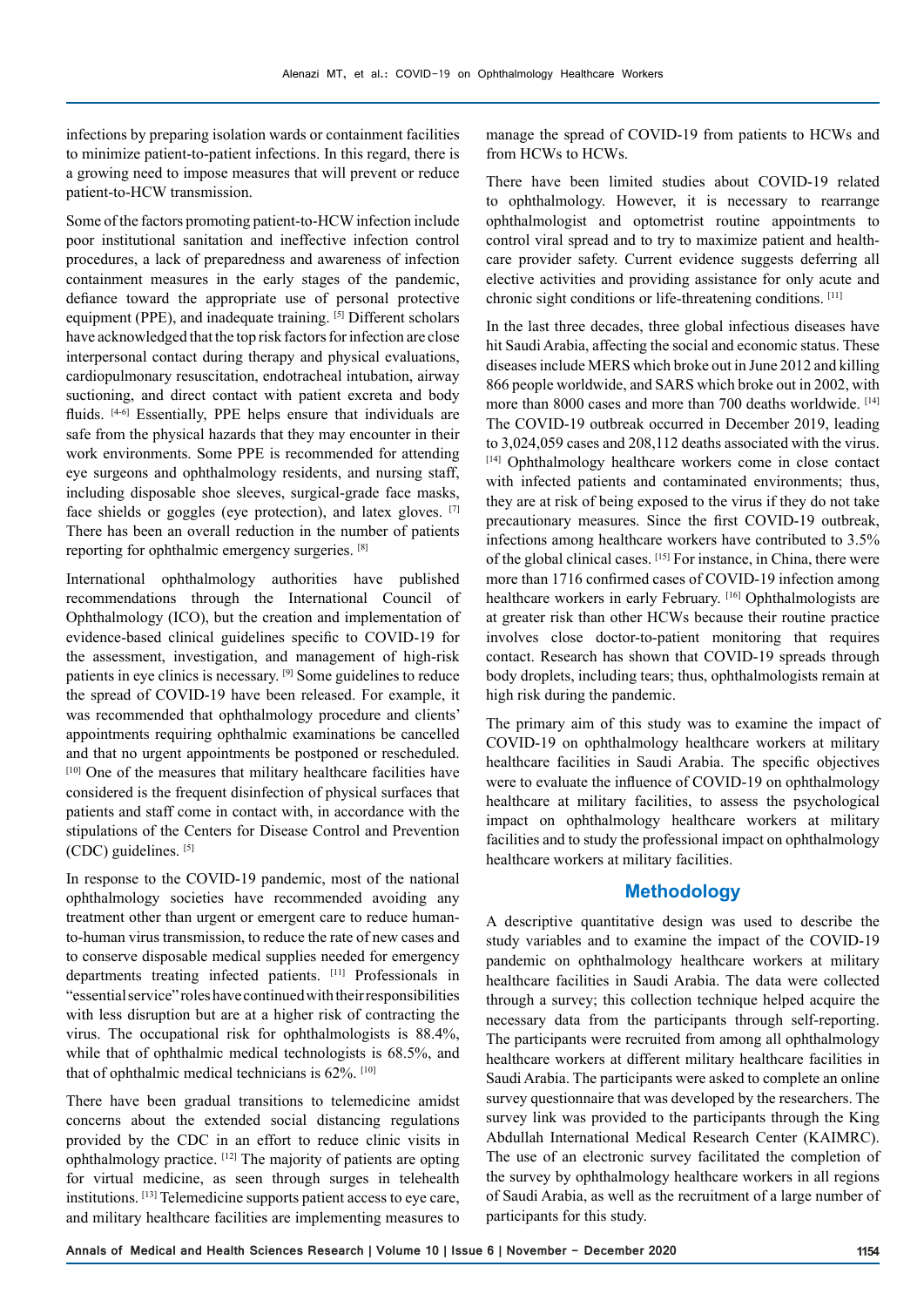A convenience sampling technique was used, which may have limited the generalizability of the findings. A total of 200 ophthalmology healthcare workers at selected military hospitals in Saudi Arabia were invited to participate in this study via email, and there was a response rate of 87% (174 respondents). The survey questions were constructed by the researchers. A survey question and explanation letter about the purpose of the study were then given to the participants. The participants were asked to open the link and complete the survey at a convenient time. All the participants were informed that the data would be anonymous. The participants who agreed to participate in this study took approximately 3-6 minutes to fill out the survey.

An explanatory letter about the study was sent to the KAIMRC to obtain permission to conduct the study. Additionally, the purpose of the study was explained to the participants before they completed the online survey. The participation was voluntarily and the participants were informed that they had the right to withdraw from the study at any time and could choose not to answer any of the questions. The anonymity of the participants was guaranteed after they completed the online survey, and they were informed that all the data would be stored in a secure place. The study questionnaire consisted of 22 questions. The data were collected during summer 2020 and were analysed using Survey Monkey and the Statistical Package for Social Sciences (SPSS) Enterprise guide.

#### **Ethical considerations**

The study protocol was reviewed and approved by the Institutional Review Board Office at the King Abdullah International Medical Research Center (KAIMRC).

#### **Results**

The primary demographic characteristics examined in this analysis were the distributions of ophthalmology healthcare workers by profession, nationality, gender, and age. The largest proportion of respondents (35%) were registered nurses. The second most common professional category was consultant doctors, with these participants constituting 13% of the sample. The optometrist and ophthalmology resident groups each constituted 8% of the sample. Patient care technicians constituted 7% of the sample, while optometry technicians constituted 7%. The proportions of clinical nurses and intern ophthalmology doctors were 4% and 2%, respectively. Healthcare workers in other professions that were not listed in the survey instrument accounted for 4%. Table 1 represents the distribution of respondents by profession.

The findings indicated that 57% of respondents were Saudi nationals, while the remaining 43% were non-Saudi nationals. In addition, females constituted 66% of the sample, while males constituted 34%. Furthermore, 39% of the respondents were 40 years or older, while 32% were aged between 30 and 39. The third most common age group between 21 and 29 years, with 28% of the sample in this age group. The least common age group was 20 years and younger, with 1% of the participants in this age group.

| Table 1: Distribution of respondents by profession. |           |            |  |
|-----------------------------------------------------|-----------|------------|--|
| <b>Profession</b>                                   | Frequency | Proportion |  |
| Registered Nurse/Staff Nurse                        | 60        | 34.5%      |  |
| <b>Consultant Doctor</b>                            | 23        | 13.2%      |  |
| <b>Specialist Doctor</b>                            | 18        | 10.3%      |  |
| Optometrist                                         | 14        | $8.0\%$    |  |
| Ophthalmology Resident                              | 14        | $8.0\%$    |  |
| Patient Care Technician                             | 13        | $7.5\%$    |  |
| Optometry Technician                                | 12        | 6.9%       |  |
| Clinical Nurse Coordinator                          | 7         | 4.0%       |  |
| Intern Ophthalmology Doctor                         | 3         | 1.7%       |  |
| Other                                               | 10        | 5.7%       |  |
| Total                                               | 174       | 100.0%     |  |

The respondents' work-related descriptions were collected to allow analysis according to their cities of duty, whether they were assigned to work during COVID-19, and whether they worked at the selected military healthcare facilities. The largest proportion of respondents was from Al-Madinah, while the smallest proportion was from Jeddah. Table 2 shows the distribution of the respondents by city. During the COVID-19 pandemic, 81.6% of the respondents were given full-time assignments, while 18.4% were not given full-time assignments.

One of the key thematic issues in this study was the availability of PPE at healthcare facilities. Table 3 shows the respondents' answers regarding the availability of PPE during the pandemic.

Another issue of interest was the preparedness of healthcare workers to work during COVID-19. A total of 72.4% of the respondents reported having taken a course on COVID-19, while 27.6% did not. This finding suggests that most healthcare workers were well equipped to handle the pandemic in the workplace. Another question was related to whether the respondents' facilities had local protocols for the management of COVID-19, with 94.8% having such protocols in place and 5.2% not having such protocols.

The study also investigated the expression of emotional responses to COVID-19 by the ophthalmology healthcare workers. The aim was to capture how the respondents expressed the emotions shown in Table 4, which summarizes the distribution of responses across the four response options.

The study also sought to establish the impact of COVID-19 on ophthalmology practice by examining its effect on workers and patient volume. The first parameter capturing the effect of COVID-19 on the profession concerned its effect on healthcare workers. The findings indicated that most respondents felt that the disease had an extreme effect on them, with 38.5% of the 174 respondents selecting this response. The respondents who reported that COVID-19 had little effect were the second largest group, with 26.4% of the sample indicating this option, while 21.8% reported a moderate effect. The least common response category was 'no effect,' with 13.2% of the total sample selecting this option. Regarding the effect of COVID-19 on the number of ophthalmology patients seen in a day, the study found that 69.5% of healthcare workers believed that they had observed fewer patients during the pandemic period. Only 12.6% of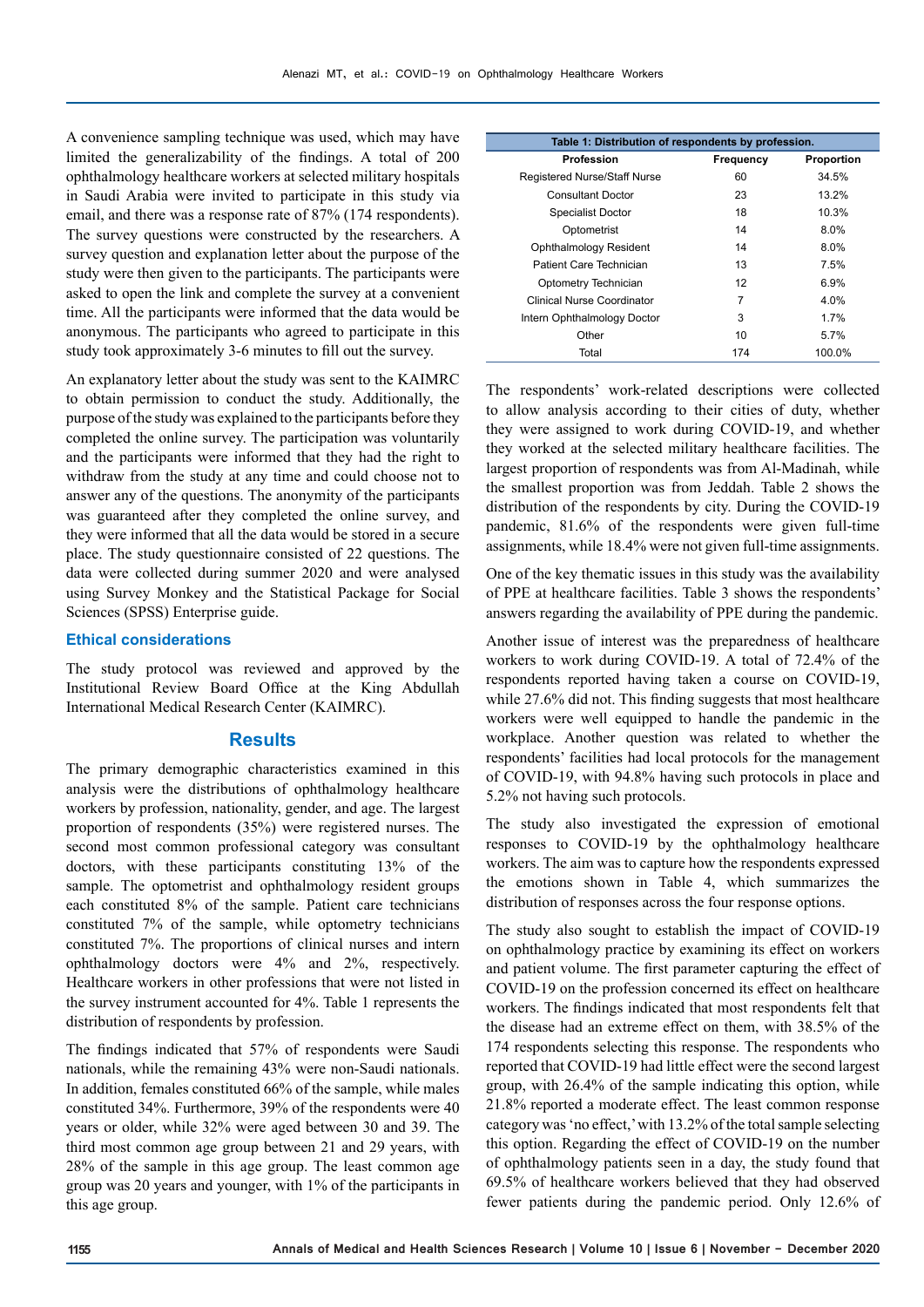| Alenazi MT, et al.: COVID-19 on Ophthalmology Healthcare Workers |  |  |  |
|------------------------------------------------------------------|--|--|--|
|------------------------------------------------------------------|--|--|--|

|            | Table 2: Distribution of respondents by city. |            |
|------------|-----------------------------------------------|------------|
| City       | Frequency                                     | Proportion |
| Jeddah     | 23                                            | 13.2%      |
| Alhassa    | 36                                            | 20.7%      |
| Al-Madinah | 41                                            | 23.6%      |
| Riyadh     | 37                                            | 21.3%      |
| Dammam     | 37                                            | 21.3%      |
| Total      | 174                                           | 100.0%     |
|            |                                               |            |

| Table 3: Availability of PPE. |           |            |  |  |
|-------------------------------|-----------|------------|--|--|
| Option                        | Frequency | Proportion |  |  |
| Often available               | 73        | 42.0%      |  |  |
| Always available              | 60        | 34.5%      |  |  |
| Sometimes available           | 38        | 21.8%      |  |  |
| Rarely available              | 2         | 1.1%       |  |  |
| Never available               |           | 0.6%       |  |  |
| Total                         | 174       | 100.0%     |  |  |
|                               |           |            |  |  |

| Table 4: Frequency of emotional response among healthcare workers at ophthalmology clinics. |              |                  |                    |            |  |
|---------------------------------------------------------------------------------------------|--------------|------------------|--------------------|------------|--|
| N=174                                                                                       | Several days | Nearly every day | Over half the days | Not at all |  |
| Inability to stop or control worrying                                                       | 84           | 14               | 33                 | 43         |  |
| Trouble relaxing                                                                            | 51           | 33               | 45                 | 45         |  |
| Feeling nervous, anxious, or on edge                                                        | 45           | 36               | 45                 | 48         |  |
| Worrying too much about different things                                                    | 63           | 29               | 44                 | 38         |  |
| Being so restless that it's hard to sit still                                               | 39           | 36               | 43                 | 56         |  |
| Becoming easily annoyed or irritable                                                        | 55           | 31               | 43                 | 45         |  |
| Feeling afraid                                                                              | 45           | 37               | 43                 | 45         |  |

respondents indicated that the number of ophthalmology patients had remained the same.

In addition, the study aimed to establish whether the respondents offered telehealth services during or before the pandemic. The findings showed that 46.6% of the respondents used these services after the outbreak, while a similar percentage indicated that they did not use them. An additional 6.9% stated that they only used telehealth services before the pandemic.

Another essential objective of the study was to determine the methods used by healthcare workers to practice telehealth. The most popular was the telephone, with 37.9% of the participants reporting using this method. The respondents who reported using both telephone and video methods followed at a distant second, with 8.6% reporting these methods. The respondents who used only video accounted for 2.9%, while those using other platforms accounted for 1.7%. Healthcare workers who did not use any of these methods accounted for 48.9%.

### **Discussion**

The study found that the majority of the respondents continued to be assigned to duty even during the COVID-19 pandemic. Globally, the healthcare profession has experienced a busier period as it has been inundated with patients. [17,18] Many facilities have recruited more professionals for this reason. The selected military healthcare facilities seemed to have ensured that its workers had ready access to PPE. In many countries, such as the United States, this equipment and materials were not as accessible in the first phases of the outbreak. [19,20] Healthcare workers in Saudi Arabia were well prepared, as they underwent relevant training to equip personnel with the skills to combat COVID-19.

The emotional response of healthcare workers serving at the selected healthcare facilities was reasonable, as it was arguably low. Patients and the public expect health workers to exude confidence because they are the individuals who provide assurance to the rest of society. [21,22] The uncertainty regarding the novel coronavirus nevertheless instilled some fear among them. Large numbers of healthcare professionals have succumbed to the disease, which has made others feel scared as they come into contact with potential COVID-19 patients. [23,24]

The study comprehensively examined the impact of the pandemic on the ophthalmology profession in Saudi Arabia. The number of patients has decreased sharply because of COVID-19. These findings may be explained by government restrictions on lockdowns and curfews. [4,25] People's movement was restricted in Saudi Arabia until the policy was lifted between June and July 2020. Healthcare workers also experienced extreme effects, as they had to employ measures to safeguard themselves against contracting the disease. The use of hand sanitizer and masks became mandatory. [4,5,11]

Some ophthalmology professionals decided to offer telehealth services to curb the spread of the pandemic. However, a significant proportion of them did not consider using these services. Some telehealth services require technical skills, and some healthcare workers may find them difficult to use. Other methods, such as the telephone, are simple enough for anyone to deploy. <a>[7,9]</a> For this reason, most healthcare workers found this method the most convenient. Additionally, most patients